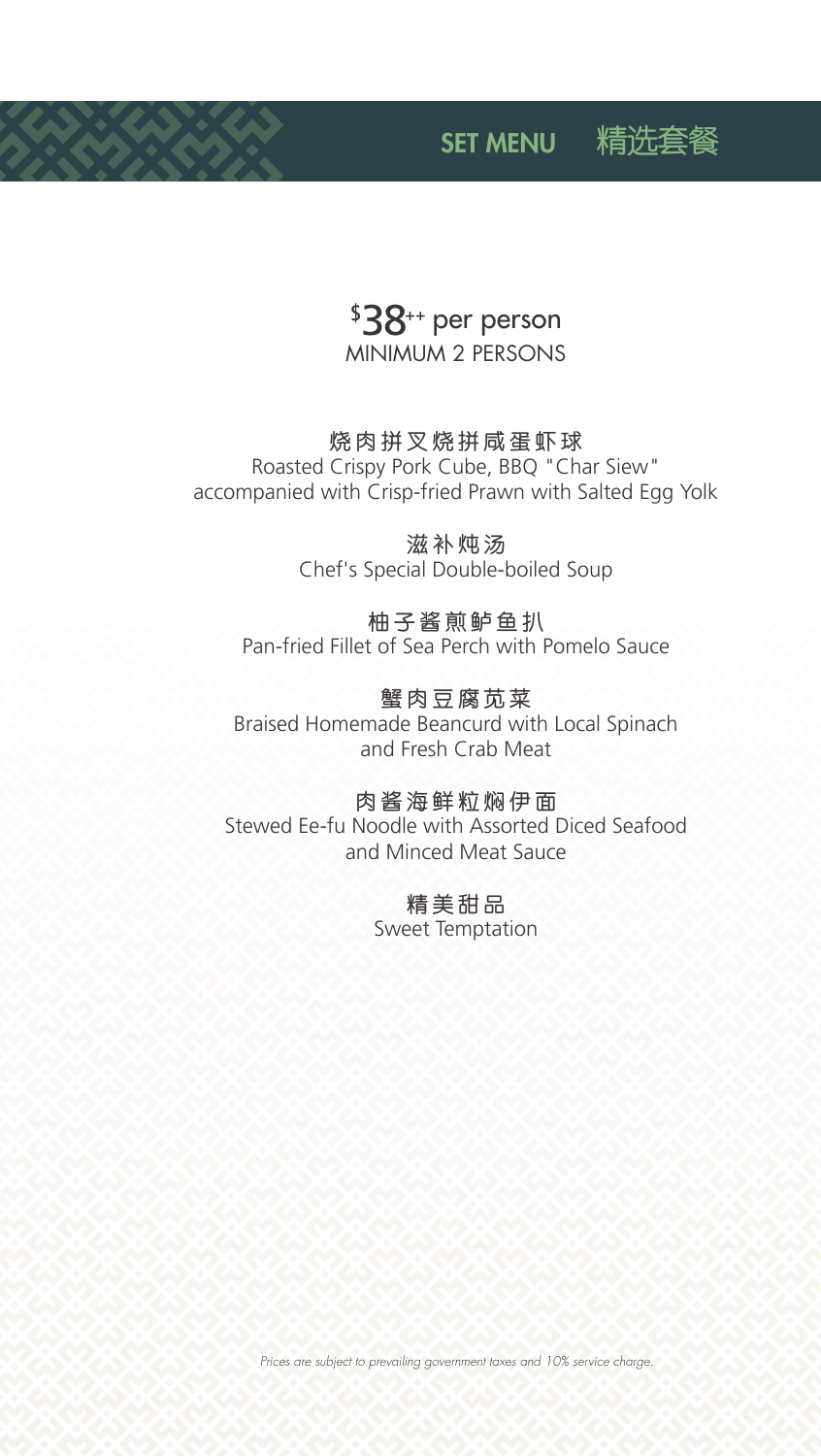## $$58$ <sup>++</sup> per person **MINIMUM 2 PERSONS**

### 烧鸭、海蜇拼X0酱煎萝卜糕

Roasted Crispy Duck, Jellyfish accompanied with Pan-fried Carrot Cake with X.O. Sauce

#### 翅骨浓汤炖三宝

Double-boiled Shark's Bone Cartilage Soup with Fish Maw, Bamboo Pith and Dried Scallop

### 梅菜蒸鲈鱼扒

Steamed Fillet of Sea Perch with "Mui Choy" in Superior Sauce

> 干煎蒜子老虎虾 Pan-fried King Prawn with Garlic and Superior Soya Sauce

### 黑松露金鲍仔炒饭 Fried Rice with Golden Abalone and Black Truffle Sauce

精美甜品 **Sweet Temptation** 

Prices are subject to prevailing government taxes and 10% service charge.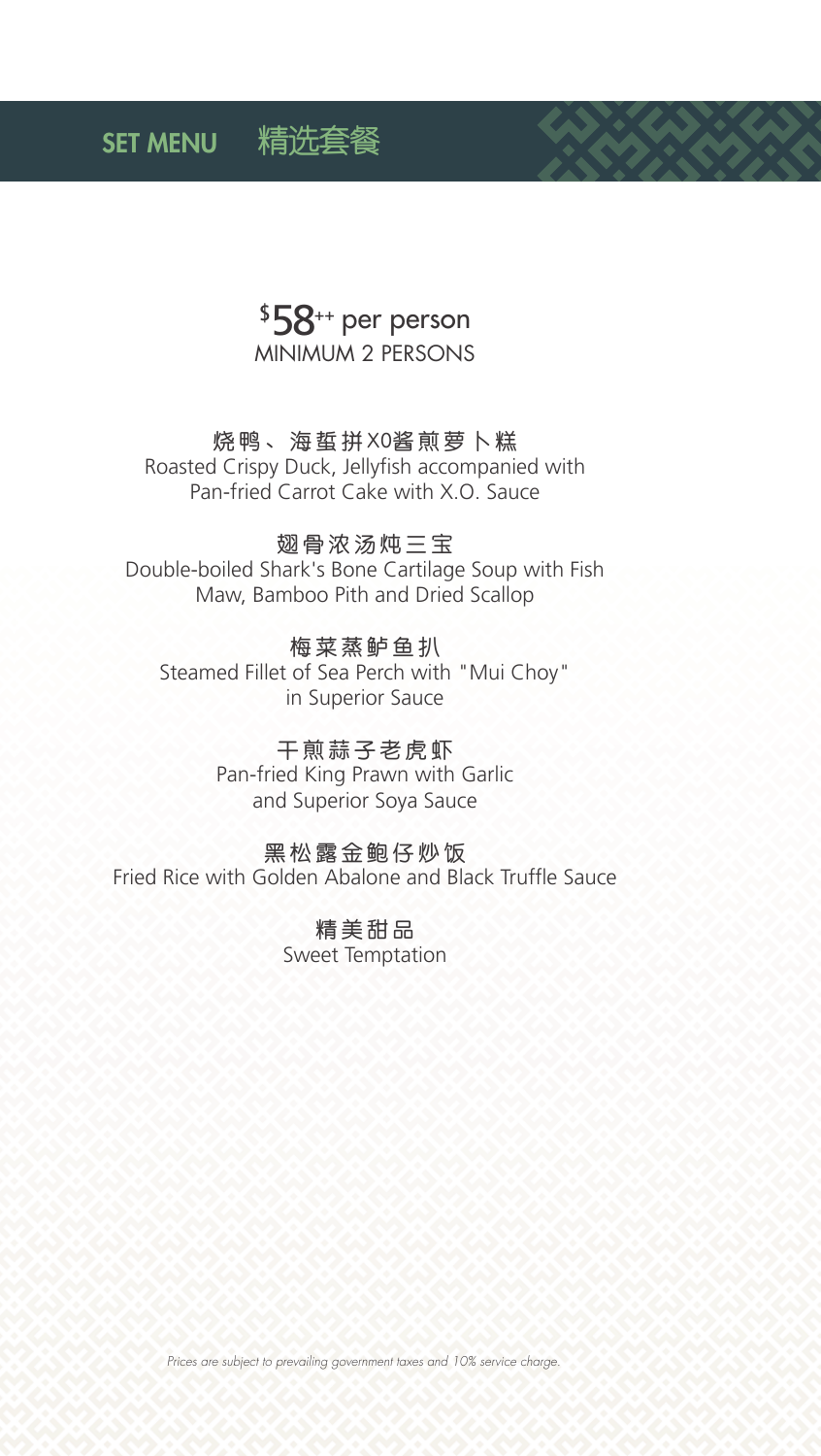## \$ 468++ FOR TABLE OF 8 PERSONS

北京片皮鸭 Roasted Crispy Peking Duck

金鲍仔虫草花炖鸡汤 Double-boiled Superior Baby Abalone Soup with Cordyceps Flower and Chicken

港蒸鲈鱼扒 Steamed Fillet of Sea Perch in "Hong Kong" Style

招牌芥末虾球 Signature Crisp-fried Prawn with Wasabi Salad Cream

鲜豆浆泡娃娃菜 Poached Tien Shin Cabbage with Soya Bean

(二食) 生菜鸭松 Sautéed Duck Meat served in Lettuce

肉酱海鲜粒鱼茸面 Stewed Fish Paste Noodle with Diced Seafood and Minced Meat Sauce

> 精美甜品 Sweet Temptation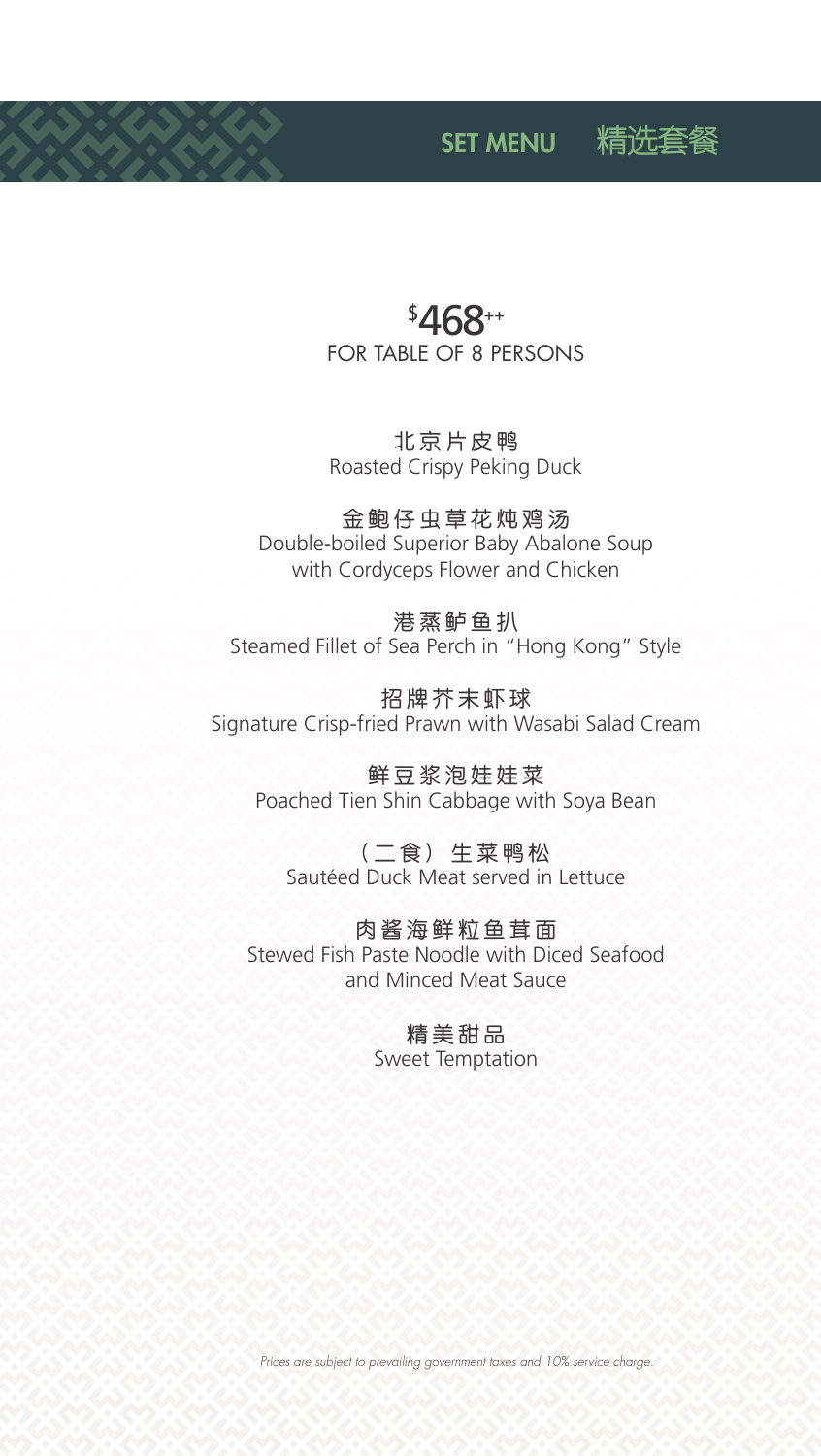## \$538++ **FOR TABLE OF 10 PERSONS**

招牌脆皮烧鸭 Signature Roasted Crispy Duck

#### 鲍参翅肚羹

Braised Baby Superior Shark's Fin with Shredded Abalone, Fish Maw and Sea Cucumber

#### 麦片虾球拼金衣带子

Sautéed Prawn with Crispy Oats Cereal accompanied with Deep-fried Stuffed Scallop with Salted Egg Yolk

## 姜茸蒸巴丁鱼

Steamed Live Pa Ting Fish with Minced Ginger in Superior Soya Sauce

#### 双菇肉酱芙蓉豆腐苋菜

Braised Homemade Beancurd with Local Spinach and Assorted Fresh Mushroom

#### 日式大蒜黑豚肉粒

Pan-fried Kurobuta Pork Cube with Leek and Teriyaki Sauce

#### 蟹肉鱼子蛋白炒饭

Fried Rice with Fresh Crab Meat, Egg White and Fish Roe

#### 精美甜品

**Sweet Temptation**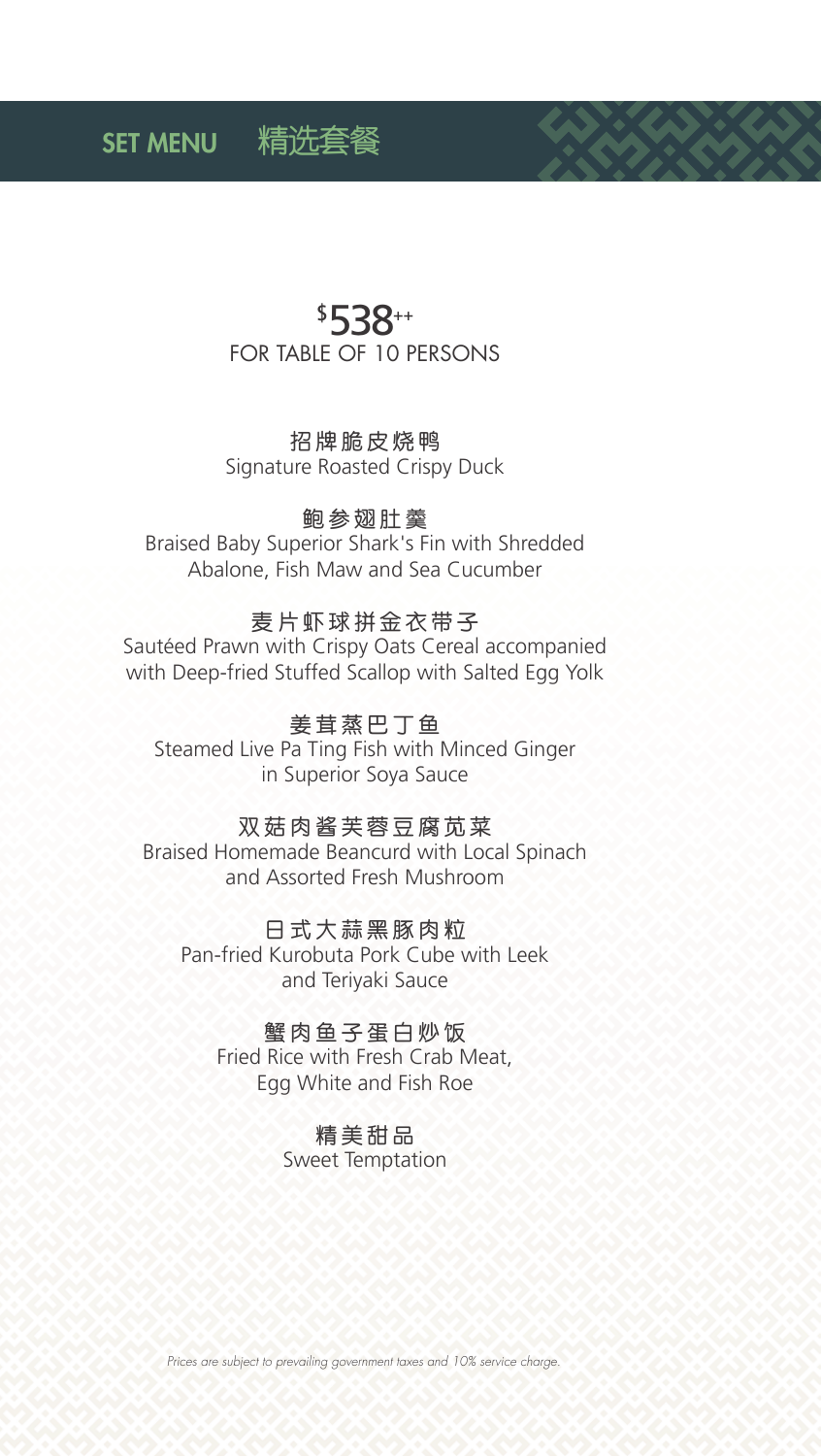## \$ 688++ FOR TABLE OF 10 PERSONS

北京片皮鸭 Roasted Crispy Peking Duck

翅骨浓汤中鲍翅 Double-boiled Baby Superior Shark's Fin with Shark's Bone Cartilage Soup

黑松露鲜菇炒虾球 Sautéed Prawn with Fresh Mushroom and Black Truffle Sauce

港蒸笋壳鱼 Steamed Soon Hock Fish in "Hong Kong" Style

(二食) 椒盐鸭件 Deep-fried Duck Meat with Salt and Pepper

鲍片瑶柱扒西兰花 Braised Broccoli with Sliced Abalone and Dried Scallop

豉汁白菜苗海鲜焖鸳鸯米粉 Stewed Vermicelli with Assorted Diced Seafood and Baby Cabbage in Black Bean Sauce

> 精美甜品 Sweet Temptation

*Prices are subject to prevailing government taxes and 10% service charge.*